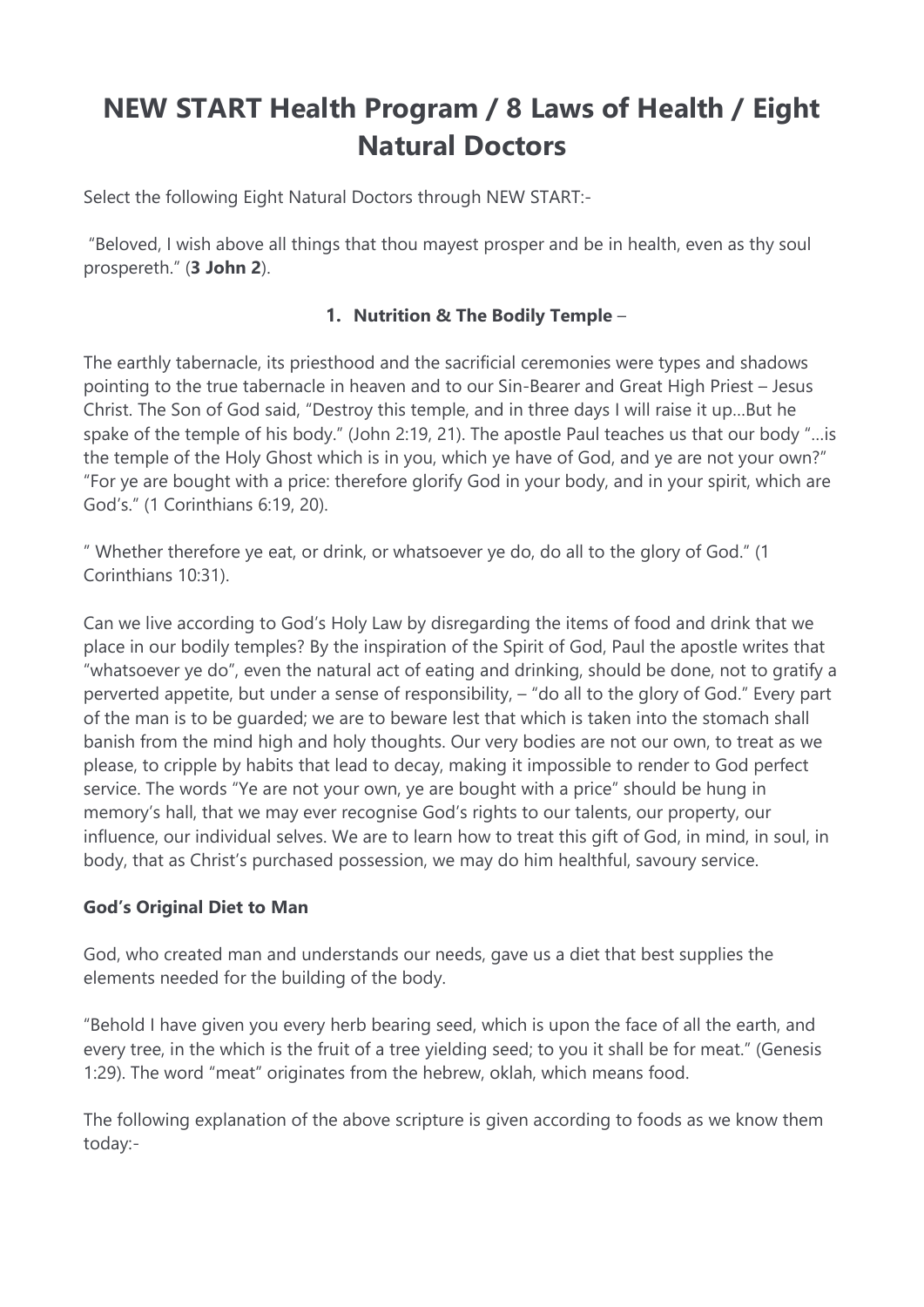#### **" Behold I have given you every herb bearing seed…"**

*Grains* – wheat, corn, rye, barley, rice, millet, oats, buckwheat etc

*Seeds* – sunflower, sesame, flax, pumpkin seeds etc.

*Legumes* – soybeans, lentils, peas, peanuts, other beans etc.

*Succulent Foods Containing Seed* – eggplant, okra, bell pepper, green beans, pumpkins, cucumbers, tomatoes, melons etc.

| "and every tree, in the which is the fruit of a tree yielding seed" (Genesis 1:29) |
|------------------------------------------------------------------------------------|
| <b>Fruits – citrus fruits</b> (oranges, lemons)                                    |
| <b>Sub-acid fruits</b> (apples, peaches)                                           |
| <b>Sweet fruits</b> (dates, raisins)                                               |
| <b>Palm fruits</b> (bananas, pineapple)                                            |
| <b>Neutral fruits</b> (avocados, olives)                                           |
|                                                                                    |

*Nuts* – almonds, pecans, cashews, brazil, walnuts, chestnuts etc.

After man sinned, he was driven out of the Garden of Eden, and no longer had access to the wonderful tree of life. Man had to gain his livelihood by tilling the earth, and the "herb of the field", which was originally food for the animals (Genesis 1:30), was added to his diet.

"And unto Adam He said, Because thou hast hearkened unto the voice of thy wife…cursed is the ground for thy sake… and thou shalt eat the herb of the field." (Genesis 3:17, 18).

Although vegetables (the green herb of the field) were not part of the Original Diet given to man, they were added to man's diet after he had sinned and are a part of his diet today.

#### **Health Reform And The Three Angels Messages**

The impact of God's final message to the world presented in Revelation 14:6-12 will result in a group of believers who will heed the call of warning, and by the faith of Jesus, will be living in harmony with all of God's revealed will.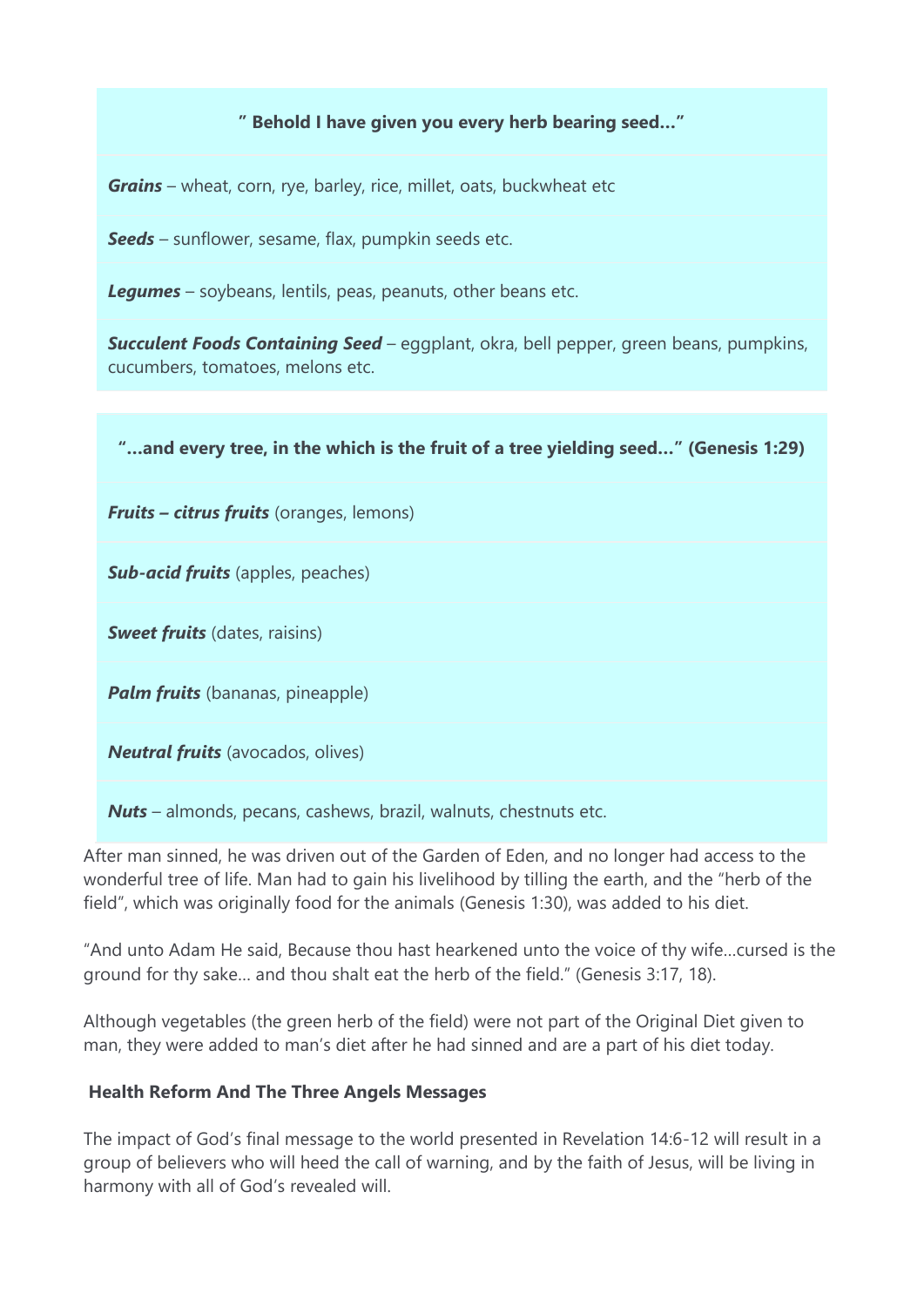Health is a major determining factor in the capacity to understand and respond to the everlasting gospel in the Three Angels Messages. Thus physical health is involved in fearing God and giving Him glory.

"Fear God, and give glory to Him…" (Revelation 14:7).

Before focusing on the components of health reform and its significance to the Three Angels Messages, we may observe practical illustrations of health and temperance within the Scriptures. We may study a few of these examples.

# **The Manna From Heaven And The Fleshpots Of Egypt (Exodus 15:26; Exodus chapter 16 & Numbers chapter 11).**

In choosing man's food in Eden, the Lord showed what was the best diet; in the choice made for Israel He taught the same lesson. He brought the Israelites out of Egypt and undertook their training, that they might be a people for His own possession. Through them he desired to bless and teach the world. He provided them with the food best adapted for this purpose, not flesh, but manna, "the bread of heaven". It was only because of their discontent and their murmuring for the fleshpots of Egypt that animal food was granted them, and this only for a short time. Its use brought disease and death to thousands. Yet the restrictions to a non-flesh diet was never heartily excepted. It continued to be the cause of discontent and murmuring, open or secret, and it was not made permanent.

Upon their settlement in Canaan, the Israelites were permitted the use of animal food, but under careful restrictions which tended to lesson the evil results. The use of swine's flesh was prohibited, as also of other animals and of birds and fish whose flesh was pronounced unclean. Of the meats permitted, the eating of the fat and the blood was strictly forbidden. (Leviticus 3:17; 17:11-14).

By departing from the plan divinely appointed for their diet, the Israelites suffered great loss. They desired a flesh diet, and they reaped its results. They did not reach God's ideal of character or fulfill His purpose. The Lord "gave them their request; but sent leanness into their soul." (Psalm 106:15). They valued the earthly above the spiritual, and the sacred pre-eminence which was His purpose for them they did not attain.

The history of the wilderness life of Israel was chronicled for the benefit of the Israel of God to the close of time. Their exposure to hunger, thirst and weariness, and in the striking manifestations of His power for their relief, is fraught with warning and instruction for His people in all ages.

Every week during their long sojourn in the wilderness the Israelites witnessed a threefold miracle, designed to impress their minds with the sacredness of the Sabbath: a double quantity of manna fell on the sixth day, none on the seventh, and the portion needed for the Sabbath was preserved sweet and pure, when if any were kept over at any other time it would become unfit for use.

The manna, falling from heaven for the sustenance of Israel, was a type of Him who came from God to give life to the world.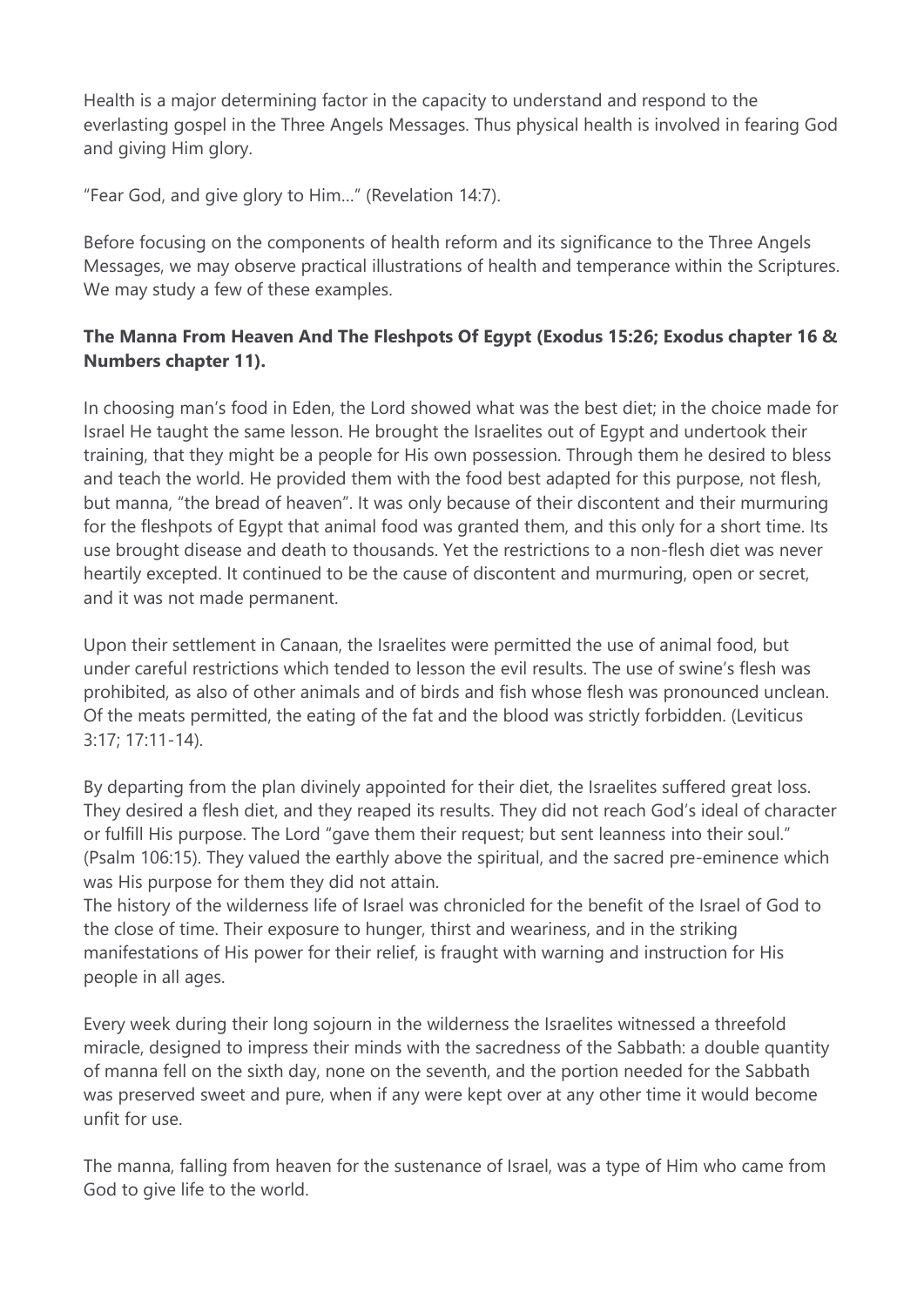"I am that bread of life. Your fathers did eat manna in the wilderness, and are dead. This is the bread which cometh down from heaven, that a man may eat thereof, and not die. I am the living bread which came down from heaven…" (John 6:48-51).

# **Daniel Purposed In His Heart That He Would Not Defile Himself With The Portion Of The King's Meat, Nor With The Wine Which He Drank (Daniel 1:5-16)**

When Daniel was in Babylon, he was beset with temptations of which we have never dreamed, and he realised that he must keep his body under. He purposed in his heart that he would not drink of the king's wine or of his dainties. He knew that in order to come off a victor, he must have clear mental perceptions, that he might discern between right and wrong. Four of the Hebrew captives decided that as flesh meat had not composed their diet in the past, it would not come into their diet in the future, and as wine had been prohibited to all who should engage in the service of God, they determined that they would not partake of it. The fate of the sons of Aaron had been presented before them:-

"And Nadab and Abihu, the sons of Aaron, took either of them his censer, and put fire therein, and put incense thereon, and offered strange fire before the Lord, which he commanded them not. And there went out fire from the Lord, and devoured them, and they died before the Lord…And the Lord spake unto Aaron, saying, Do not drink wine nor strong drink, thou, nor thy sons with thee, when ye go into the tabernacle of the congregation, lest ye die: it shall be a statute for ever throughout your generations: And that ye may put the difference between holy and unholy, and between unclean and clean." (Leviticus 10:1, 2, 8-10).

The four young Hebrew captives knew that the use of wine would confuse their senses, and that the indulgence of appetite would becloud their powers of discernment. They knew not that their decision would cost them their lives; but they determined to keep the straight path of strict temperance even when in the courts of licentious Babylon. Daniel knew that by the time he was called to appear before the king, the advantage of healthful living would be apparent. He knew that ten days would be time enough to prove the benefit of abstemiousness.

In personal appearance the Hebrew youth showed a marked superiority over their companions. As a result, Daniel and his associates were permitted to continue their simple diet during their entire course of training. The Lord regarded with approval the firmness and self-denial of the Hebrew youth, and their purity of motive; and His blessing attended them:-

"As for these four children, God gave them knowledge and skill in all learning and wisdom: and Daniel had understanding in all visions and dreams." (Daniel 1:17).

God Himself was their teacher. Constantly praying, conscientiously studying, keeping in touch with the Unseen, they walked with God as did Enoch. The same mighty truths that were revealed through these men, God desires to reveal through the youth and children today. The life of Daniel and his fellows is a demonstration of what He will do for those who yield themselves to Him and with the whole heart seek to accomplish His purpose.

## **Man Shall Not Eat By Bread Alone, But By Every Word Of God**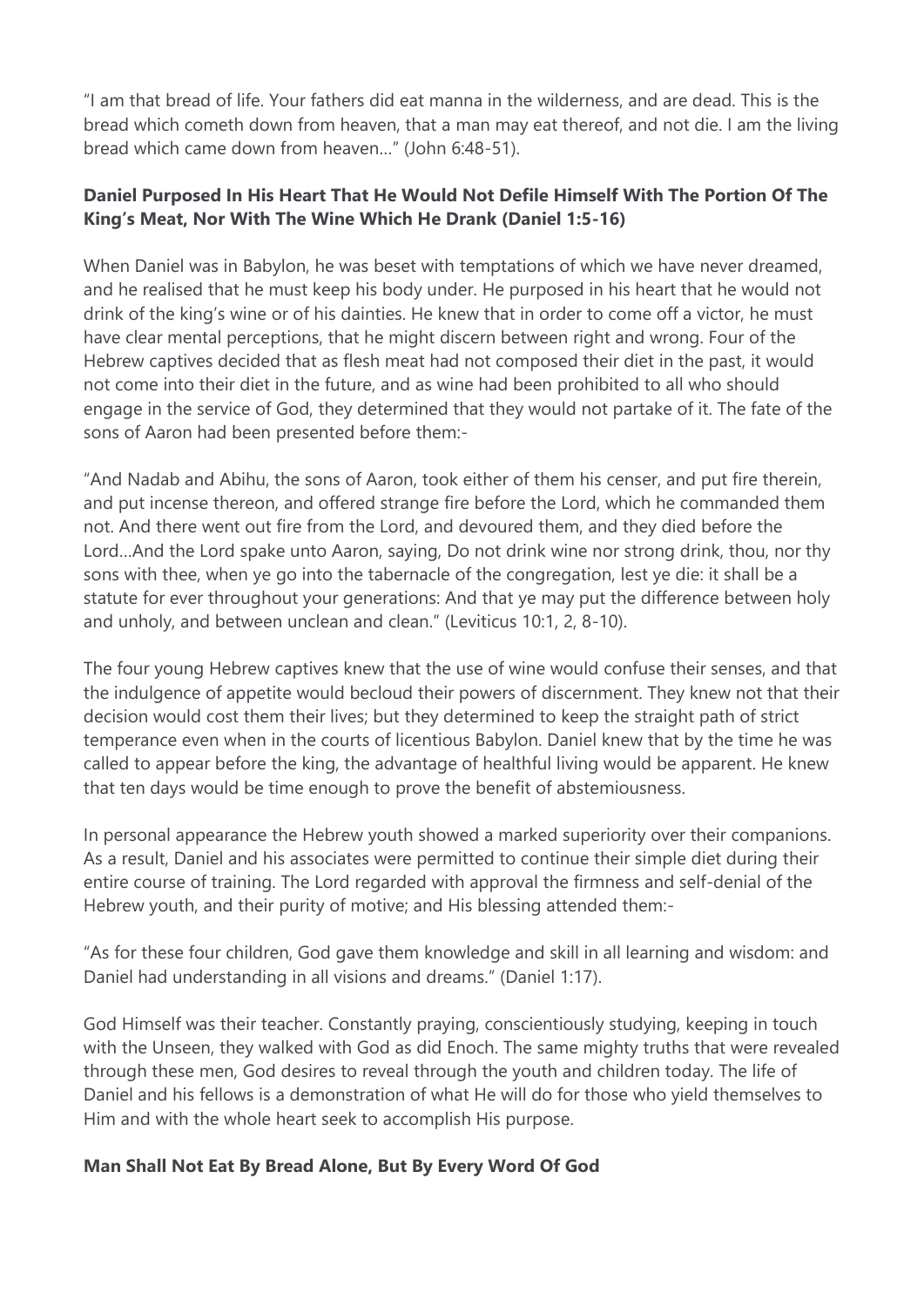"Then was Jesus led up of the Spirit into the wilderness to be tempted of the devil. And when He had fasted forty days and forty nights, he was afterward an hungred. And when the tempter came to him, he said, If thou be the Son of God, command that these stones be made bread. But He answered and said, It is written, Man shall not live by bread alone, but by every word that proceedeth out of the mouth of God." (Matthew 4:1-4).

Christ is our example in all things. As we see His humiliation in the long trial and fast in the wilderness to overcome the temptations of appetite in our behalf, we are to take this lesson home to ourselves when we are tempted. If the power of appetite is so strong upon the human family, and its indulgence so fearful that the Son of God subjected Himself to such a test, how important that we feel the necessity of having appetite under the control of reason. Our Saviour fasted nearly six weeks, that he might gain for man the victory on the point of appetite. It is a painful fact that habits of self-gratification at the expense of health, and the weakening of moral power, are holding in the bonds of slavery at the present time a large share of the Christian world. Christ knew that appetite would be man's idol, and would lead him to forget God, and would stand directly in the way of his salvation.

# **A "N.E.W. S.T.A.R.T." Through Healthful Living:-**

**Nutrition** Exercise **Water Sunlight** Temperance Air Rest Trust In Divine Power

Sin, the transgression of divine law, is the primary cause of disease, sickness and death. Obedience to moral law can be rendered only through the acceptance and union with Christ, the Redeemer of man ruined through transgression.

God wants us to first prevent disease by healthful living. If we do become ill, He wants us to do for ourselves what we can through simple, natural remedies. If we need professional assistance, the health professional is to improve the use of the eight natural remedies as described above. However, if improvement is not made, it is not a denial of faith in God's miracle-working power to utilise methods of diagnosis and treatment to save life and prevent disability if they are based upon a knowledge, and obedience to God's Natural Laws.

Therefore, our first duty, one to which we owe to God, to ourselves and to our fellow men is to obey the laws of God which include the laws of health.

Our bodies are built up from the food we eat. It is a wonderful process that transforms the food into blood, and uses this blood to build up the varied parts of the body; but this process is going on continually, supplying with life and strength each nerve, muscle, and tissue. Those foods should be chosen that best supply the elements needed for building up the body. We can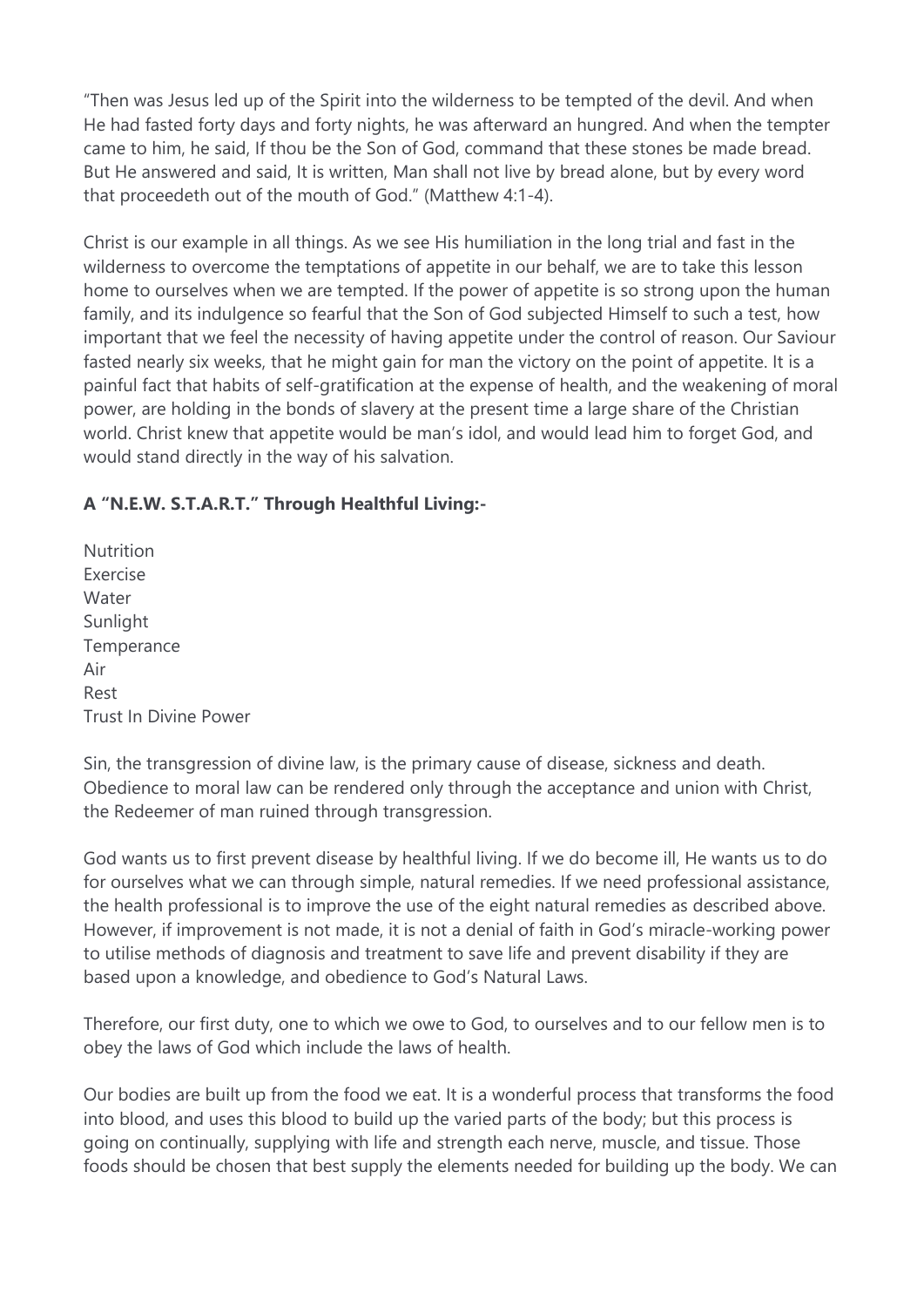not safely be guided by the customs of society. The disease and suffering that everywhere prevail are largely due to unpopular errors in regard to diet.

Grains, fruits, nuts, and vegetables constitute the diet chosen for us by our Creator. These foods, prepared in as simple and natural manner as possible, are the most healthful and nourishing. They impart a strength, a power of endurance, and a vigour of intellect, that are not afforded by a more complex and stimulating diet.

Care should be taken in the selection of food. Our diet should be suited to the season, to the climate in which we live, and to the occupation that we follow. For example, food that can be used with benefit by those engaged in hard physical labour is unsuitable for persons of sedentary pursuits or intense mental application. God has given us an ample variety of healthful foods, and each person should choose from it the things that experience and sound judgment prove to be best suited to his own necessities.

Nuts and nut foods are coming largely in to use to take the place of flesh meats. With nuts may be combined grains, fruits and some root vegetables, to make foods that are healthful and nourishing. Care should be taken, however, not to use too large a proportion of nuts.

When properly prepared, olives, like nuts, supply the place of butter and flesh meats. The oil, as eaten in the olive, is far preferable to animal oil or fat. It serves as a laxative. Its use will be found beneficial to consumptives, and it is healing to an inflamed, irritated stomach.

#### **Variety**

There should not be a great variety at any one meal, for this encourages overeating, and causes indigestion.

It is not well to eat fruit and vegetables at the same meal. If the digestion is feeble, the use of both will often cause distress, and inability to put forth mental effort. It is better to have the fruit at one meal, and the vegetables at another. The meals should be varied. The same dishes, prepared in the same way, should not appear on the table meal after meal and day after day. The meals are eaten with greater relish, and the system is better nourished, when food is varied.

## **Preparation Of Food**

It is wrong to eat merely to gratify the appetite, but no indifference should be manifested regarding the quality of the food, or the manner of its preparation. In the preparing of bread, the following points may prove useful:-

Fine-flour bread is lacking in nutritive elements to be found in bread made from the whole wheat. It is a frequent cause of constipation and other unhealthful conditions.

The use of soda or baking-powder in bread making is harmful and unnecessary. Soda causes inflammation of the stomach, and often poisons the entire system.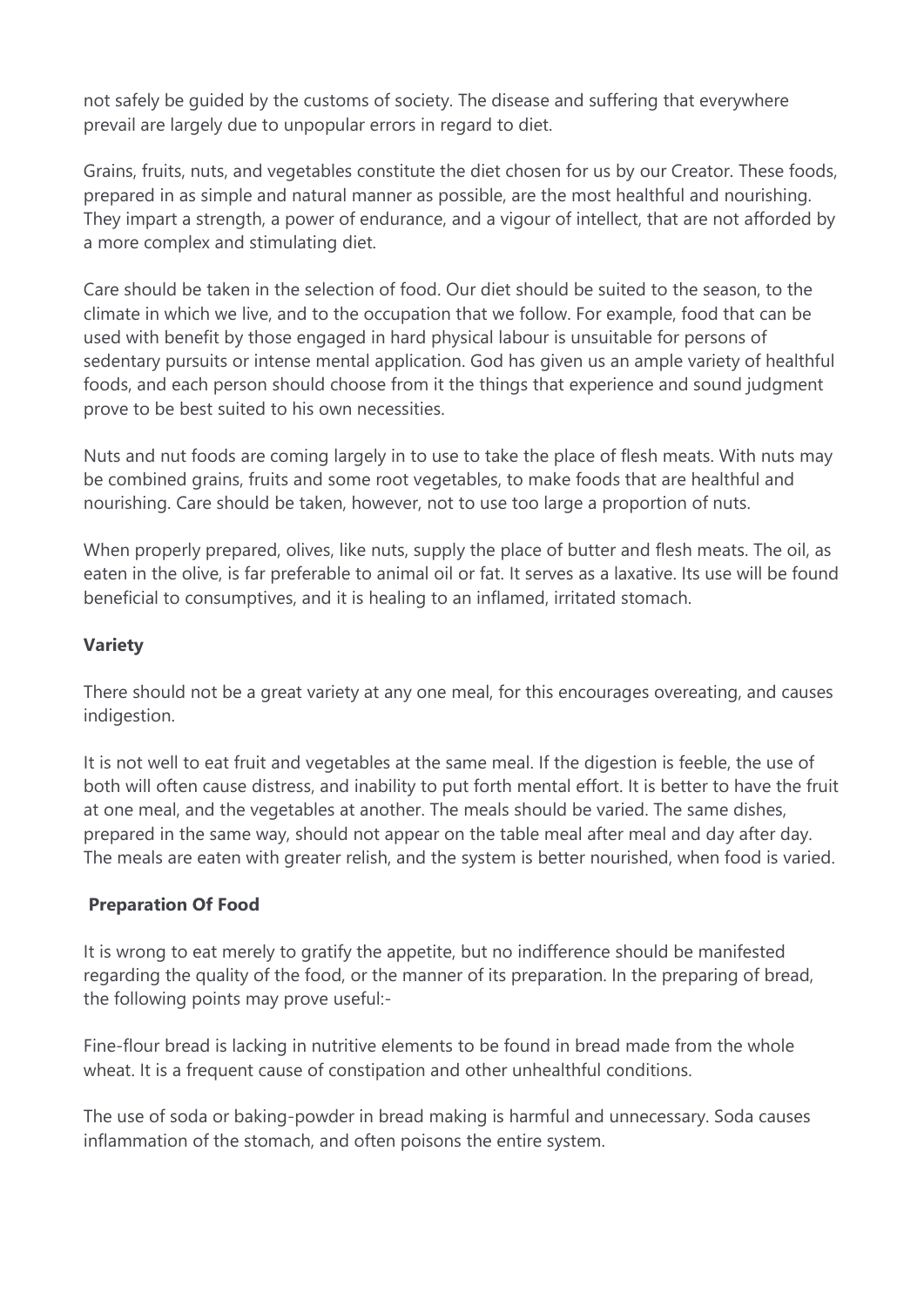In the making of raised or yeast bread, milk should not be used in place of water. Milk bread does not keep sweet so long after baking as does that made with water, and it ferments more readily in the stomach.

The loaves should be small, and so thoroughly baked that, so far as possible, the yeast germs shall be destroyed. When hot or new, raised bread of any kind is difficult of digestion. It should never appear on the table. Bread which is two or three days old is more healthful than new bread. This rule does not, however, apply to unleavened bread.

Zwieback, or twiced-baked bread, is one of the most easily digested and most palatable of foods.

Far too much sugar is ordinarily used in food. Cakes, sweets puddings, pastries, jellies, jams, are active causes of indigestion. Especially harmful are the custards and puddings in which milk, eggs, and sugar are chief ingredients. The free use of milk and sugar taken should be avoided.

Cheese may be regarded as wholly unfit for food. The objectionable features of hard or ripened cheeses are that the putrefactive process which cheese undergoes, result in the production of waste products (amines, ammonia and irritating fatty acids), which cause irritation to the nerves and the gastrointestinal tract; one of the toxic amines produced in cheese called tyramine, can cause migraine headaches and the rennet used in cheese making, comes from the stomach of calves, lambs or pigs.

## **Regularity In Eating**

Regularity in eating is of vital importance. There should be a specified time for each meal. At this time, let every one eat what the system requires, and then take nothing more until the next meal. There are many who eat when the system needs no food, at irregular intervals, and between meals, because they have not sufficient strength of will to resist inclination. When travelling, some are constantly nibbling if anything eatable is in their reach. This is very injurious. If travellers would eat regularly of food that is simple and nutritious, they would not feel so great weariness, nor suffer so much from sickness.

Another pernicious habit is that of eating just before bedtime. The regular meals may have been taken; but because there is a sense of faintness, more food is eaten. As a result of eating late suppers, the digestive process is continued through the sleeping hours. But though the stomach works constantly, its work is not properly accomplished. The sleep is often disturbed with unpleasant dreams, and in the morning the person awakes unrefreshed, and with little relish for breakfast.

In many cases the faintness that leads to a desire for food is felt because the digestive organs have been too severely taxed during the day. After disposing of one meal, the digestive organs needs rest. At least five or six hours should intervene between the meals; and most persons who give the plan a trial, will find that two meals a day are better than three.

## **Wrong Conditions Of Eating**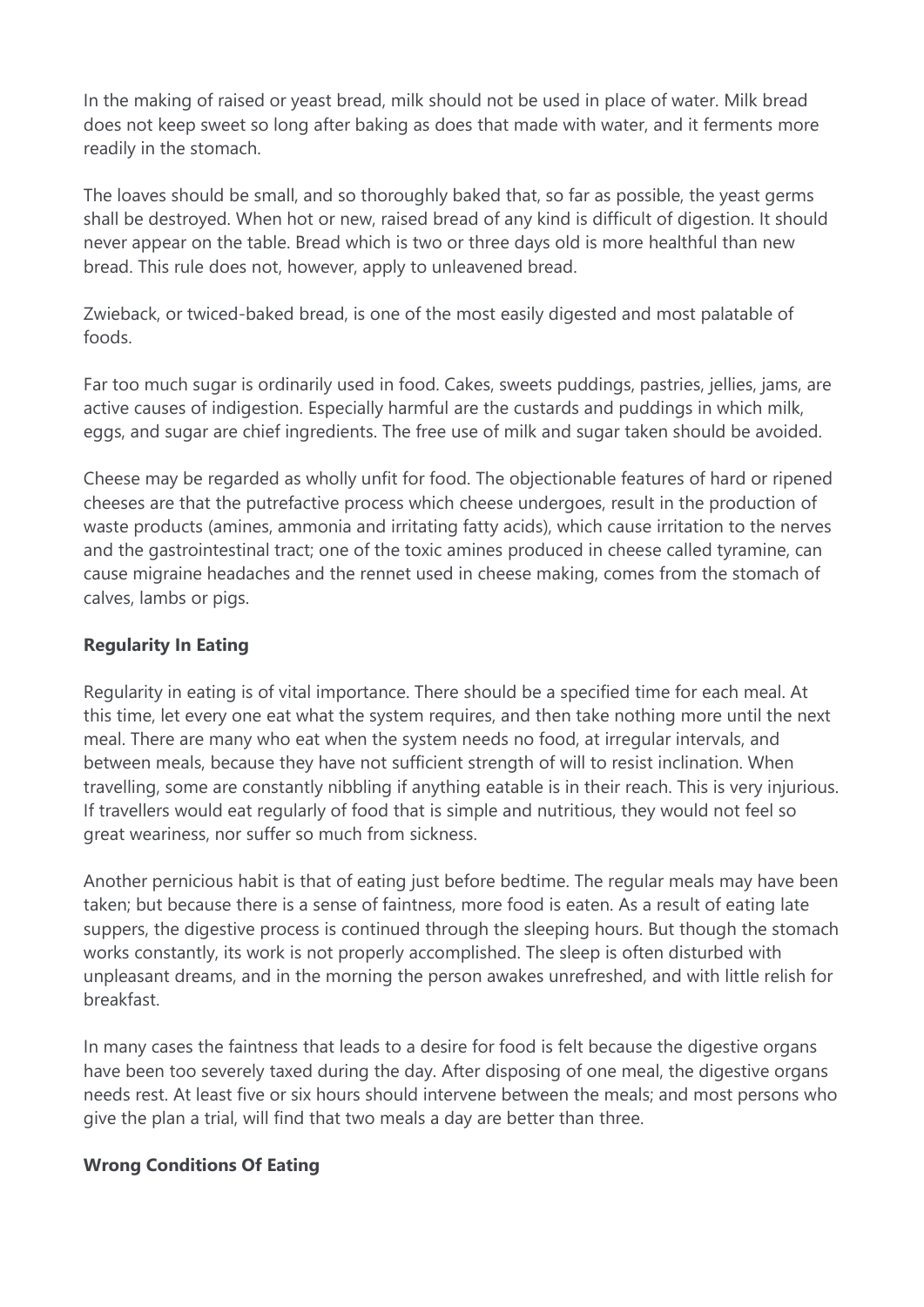Food should not be eaten very hot or very cold. If food is cold, the vital force of the stomach is drawn upon in order to warm it before digestion can take place. Cold drinks are injurious for the same reason; while the free use of hot drinks are debilitating. In fact, the more liquid there is taken with the meals, the more difficult for the food to digest; for the liquid must be absorbed before digestion can begin. Do not eat largely of salt, avoid the use of pickles and spiced foods, eat an abundance of fruit, and the irritation that calls for so much drink at meal time will largely disappear. Food should be eaten slowly, and should be thoroughly masticated. This is necessary, in order that the saliva may be properly mixed with the food and the digestive fluids be called into action.

Another serious evil is eating at improper times, as after violent or excessive exercise, when one is much exhausted or heated. Digestion is hindered. When one is excited, anxious, or hurried, it is better not to eat until rest or relief is found.

At meal time cast off care and anxious thought; do not feel hurried, but eat slowly and with cheerfulness, with your heart filled with gratitude to God for all His blessings.

## **Overeating**

Many who discard flesh-meats and other gross and injurious articles think that because their food is simple and wholesome they may indulge their appetite without restraint, and they eat to excess, sometimes to gluttony.

"For they are such serve not our Lord Jesus Christ, but their own belly; and by good words and fair speeches deceive the hearts of the simple." (Romans 16:18).

Sometimes the result of overeating is felt at once. In other cases there is no sensation of pain; but the digestive organs lose their vital force, and the foundation of physical strength is undermined.

"(For many walk, of whom I have told you often, and now tell you even weeping, that they are the enemies of the cross of Christ: Whose end is destruction, whose god is their belly, and whose glory is in their shame , who mind earthly things.)" (Philippians 3:18, 19).

The surplus food burdens the system, and produces morbid, feverish conditions. It calls an undue amount of blood to the stomach, causing the limbs and the extremities to chill quickly. It lays a heavy tax on the digestive organs, and when these organs have accomplished their task, their is a feeling of faintness or languor. Some who are continually overeating call this all-gone feeling hunger; but it is caused by the overworked condition of the digestive organs. At times there is a numbness of the brain, with disinclination to mental or physical effort.

## **Diet On The Sabbath (Exodus chapter 16 & 20:8-11)**

We should not provide for the Sabbath a more liberal supply or a greater variety of food than for other days. Instead of this, the food should be more simple, and less should be eaten, in order that the mind may be clear and vigorous to comprehend spiritual things. A clogged stomach means a clogged brain.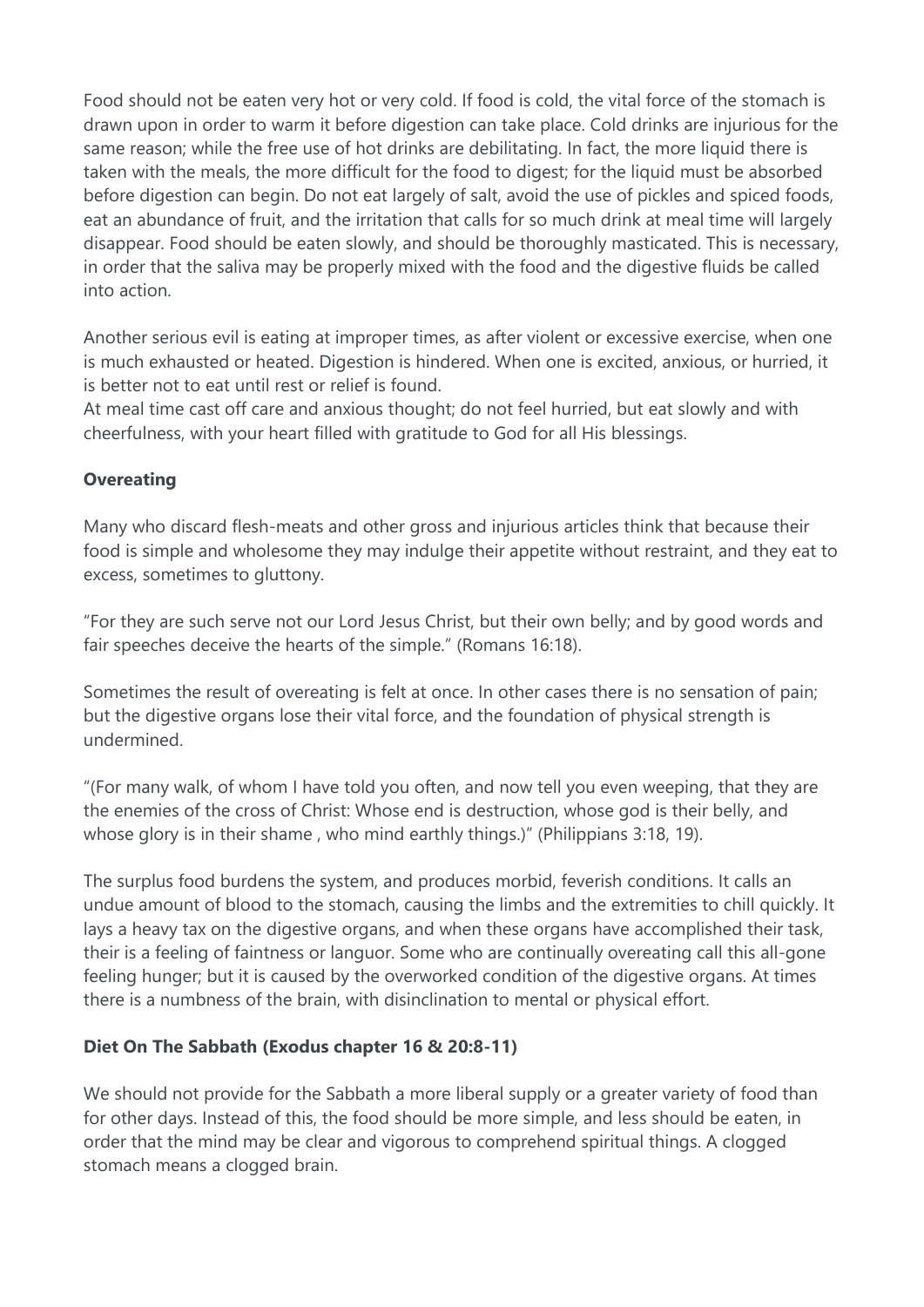Cooking on the Sabbath should be avoided; but it is not therefore necessary to eat cold food. In cold weather the food prepared the day before should be heated. And let the meals, however simple, be palatable and attractive.

## **Reform In Diet**

Every day men in positions of trust have decisions to make upon which depend results of great importance. Often they have to think rapidly, and this can be done successfully by those only who practice strict temperance. A disordered stomach produces a disordered, uncertain state of mind. Often it causes irritability, harshness, or injustice. Many a plan that would have been a blessing to the world has been set aside, many unjust, oppressive, even cruel measures have been carried, as the result of diseased conditions due to wrong habits of eating.

Here is a suggestion for all whose work is sedentary or chiefly mental; let those who have sufficient moral courage and self-control try it: At each meal take only two or three kinds of simple food, and eat no more than is required to satisfy hunger. Take active exercise every day, and see if you do not receive benefit.

Strong men who are engaged in active physical labour are not compelled to be as careful as to the quantity or quality of their food as are persons of sedentary habits; but even these would have better health if they would practice self-control in eating and drinking.

One person can not lay down an exact rule for another. Every one should exercise reason and self-control and should act from principle.

Persons who have indulged their appetite to eat freely of meat, highly seasoned gravies, and various kinds of rich cakes and preserves, cannot immediately relish a plain, wholesome, nutritious diet. Their taste is so perverted they have no appetite for a wholesome diet of fruits, plain bread and vegetables. If they cannot at first enjoy plain food, they should fast until they can. That fast will prove to them of greater benefit than medicine, for the abused stomach will find rest which it has long needed, and real hunger can be satisfied with a plain diet. It will take time for the taste to recover from the abuse it has received, and to gain its natural tone. But perseverance in a self-denying course of eating and drinking will soon make plain, wholesome food palatable, and it will be eaten with greater satisfaction than the epicure enjoys over his rich dainties.

Our bodies are Christ's purchased possession, and we are not at liberty to do with them as we please. Therefore the question with us is not, "What is the world's practise?" but, "How shall I as an individual treat the habitation that God has given me?"

## **2. Exercise** –

Man's employment, as seen in the original design is also worthy of notice. "And the Lord God took the man, and put him in the garden of Eden to dress it and to keep it." (Genesis 2:15). Man was designed for activity in the open light of the sun and the free air of heaven. These conditions were important to the joys of his existence. The subsequent curse upon Adam was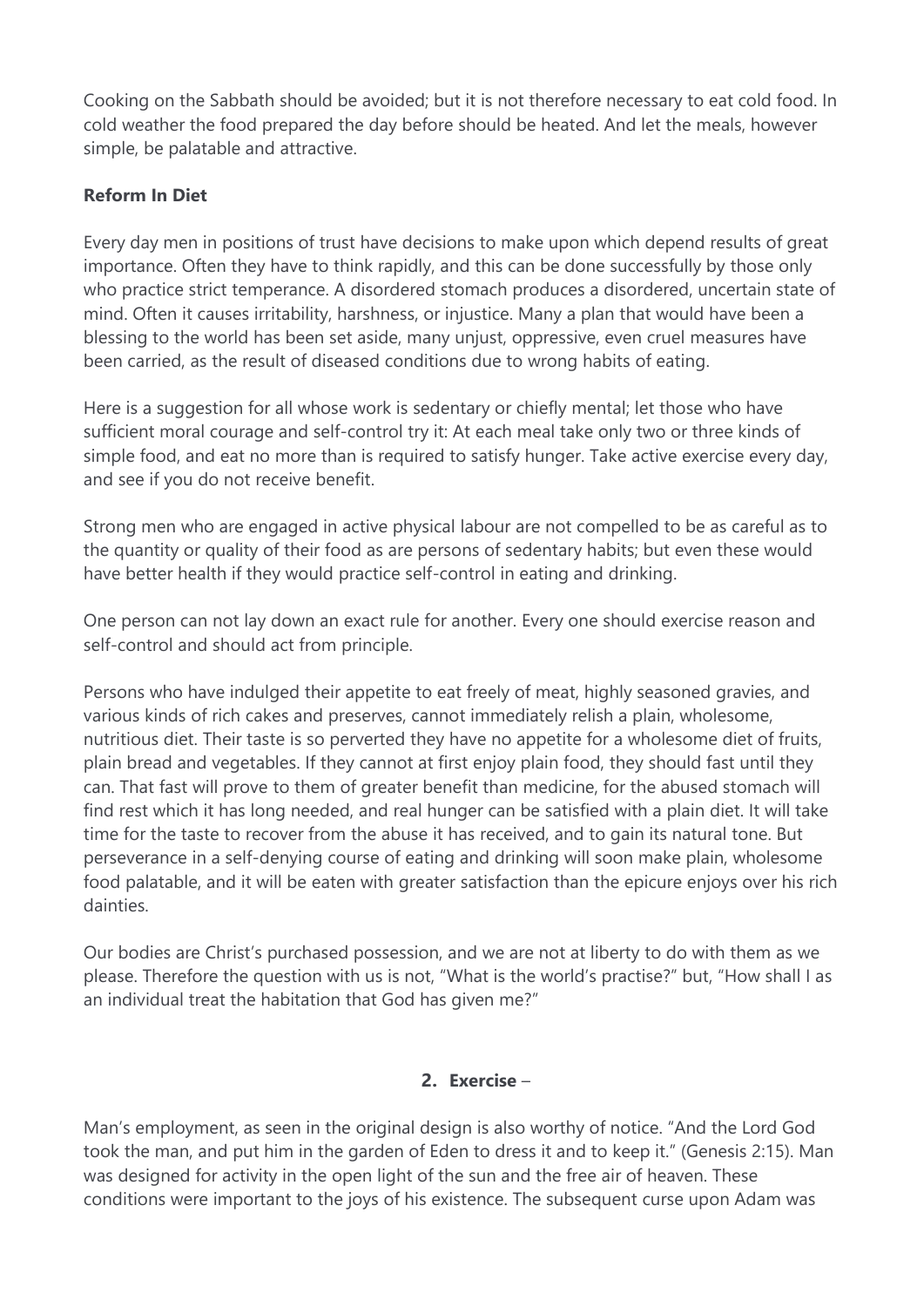not in that he should labour, but that his labours should be attended with difficulties. Exercise is essential for the body. Morning exercise, in walking in the free, invigorating air of heaven, or cultivating flowers, small fruits, and vegetables, is necessary to a healthful circulation of the blood. It is the surest safeguards against colds, coughs, congestion of the brain and lungs, inflammation of the liver, the kidneys, and the lungs, and a hundred other diseases.

Exercise aids the digestion. When we engage in severe study or violent physical exercise immediately after eating, it hinders the work of digestion; but a short walk after a meal, with the head erect and the shoulders back, is a great benefit.

## **3. Water** –

In health and in sickness, pure water is one of heaven's choicest blessings. Its proper use promotes health. It is the beverage which God provided to quench the thirst of animals and man. Drunk freely, it helps to supply the necessities of the system, and assists nature to resist disease. The external application of water is one of the easiest and most satisfactory ways of regulating the circulation of the blood. A cold or a cool bath is an excellent tonic. Warm baths opens the pores, and thus aid in the elimination of impurities. Both warm and neutral baths soothe the nerves and equalise the circulation.

Whether a person is sick or well, respiration is more free and easy if bathing is practiced. By it, the muscles become more flexible, the mind and body are alike invigorated, the intellect is made brighter, and every faculty becomes livelier. The bath is a soother of the nerves. It promotes general perspiration, quickens the circulation, overcomes obstructions in the system, and acts beneficially on the kidneys and urinary organs. Bathing helps the bowels, stomach, and liver, giving energy and new life to each. It also promotes digestion, and instead of the system being weakened, it is strengthened. Instead of increasing the ability to cold, a bath, properly taken, fortifies against cold, because the circulation is improved.

As an additional aid, you may find by fasting for one or two meals, and by drinking only pure, soft water, the overburdened system will be enabled to overcome slight indispositions, and even graver difficulties may be sometimes overcome by this simple process.

## **4. Sunlight** –

Human beings, like plants, need adequate sunlight. If the windows were freed from blinds and heavy curtains, and the air and sun permitted to enter the darkened rooms, there would be seen a change for the better in the mental and physical health. The pure air would have an invigorating influence, and the sun that carries healing in its beams would soothe and cheer, and make one happy, joyous and healthy.

Trees and shrubbery too close around a house are unhealthful; for they prevent a free circulation of air, and prevent the sun rays from shining through sufficiently. In consequence of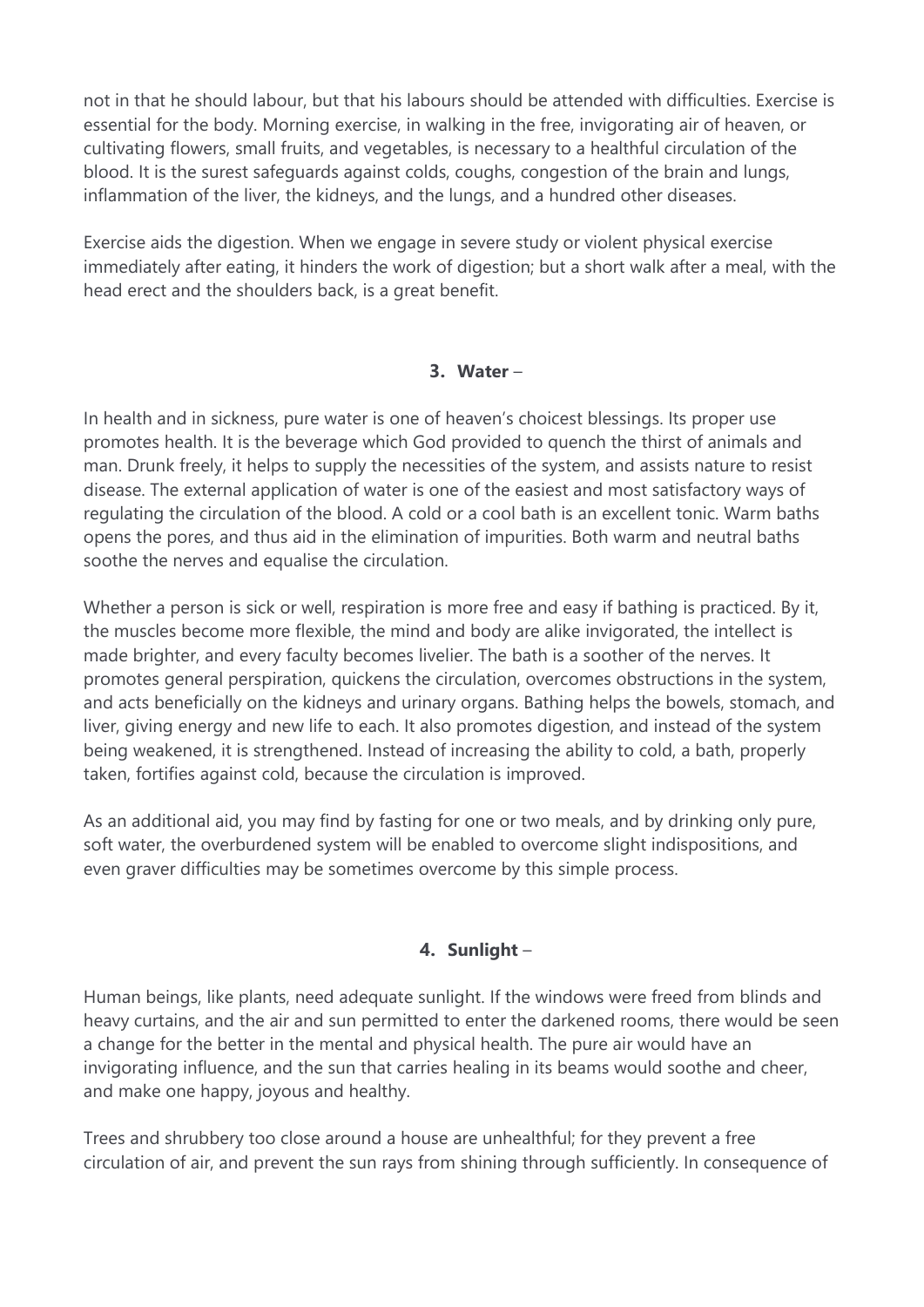this a dampness gathers in the house, which may cause rheumatism, neuralgia and lung complaints.

## **5. Temperance** –

True temperance teaches us to dispense with everything hurtful and to use judiciously that which is healthful.

Those who understand the laws of health and who are governed by principle, will shun the extremes, both of a self-indulgent appetite or of an insufficient meager diet. Their diet is chosen, not for the mere gratification of appetite, but for the upbuilding of the body. They seek to preserve every power in the best condition for highest service to God and man. The appetite is under the control of reason and conscience, and they are rewarded with health of body and mind. While they do not urge their views offensively upon others, their example is a testimony in favour of right principles.

## **Condiments**

In this fast age, the less exciting the food, the better. Condiments are injurious in their nature. Mustard, pepper, spices, pickles, and other things of a like character, irritate the stomach and make the blood feverish and impure. The inflamed condition of the drunkard's stomach is often pictured as illustrating the effect of alcoholic liquors. A similarly inflamed condition is produced by the use of irritating condiments. Soon ordinary food does not satisfy the appetite. The system feels a want, a craving, for something more stimulating.

## **Tea and Coffee**

Tea acts as a stimulant, and, to a certain extent, produces intoxication. The action of coffee and many other popular drinks is similar. The first effect is exhilarating. The nerves of the stomach are excited; these convey irritation to the brain, and this in turn is aroused to impart increased action to the heart, and short-lived energy to the entire system. Fatigue is forgotten; the strength seems to be increased. The intellect is aroused, the imagination becomes more vivid.

Because of these results, many suppose that their tea or coffee is doing them great good. But this is a mistake. Tea and coffee do not nourish the system. Their effect is produced before there has been time for digestion and assimilation, and what seems to be strength is only nervous excitement. When the influence of the stimulant is gone, the unnatural force abates, and the result is a corresponding degree of languor and debility.

The continued use of these nerve irritants is followed by headache, wakefulness, palpitation of the heart, indigestion, trembling, and many other evils; for they wear away the life forces. Tired nerves need rest and quiet instead of stimulation and overwork. Nature needs time to recuperate her exhausted energies.

## **The Tobacco Habit**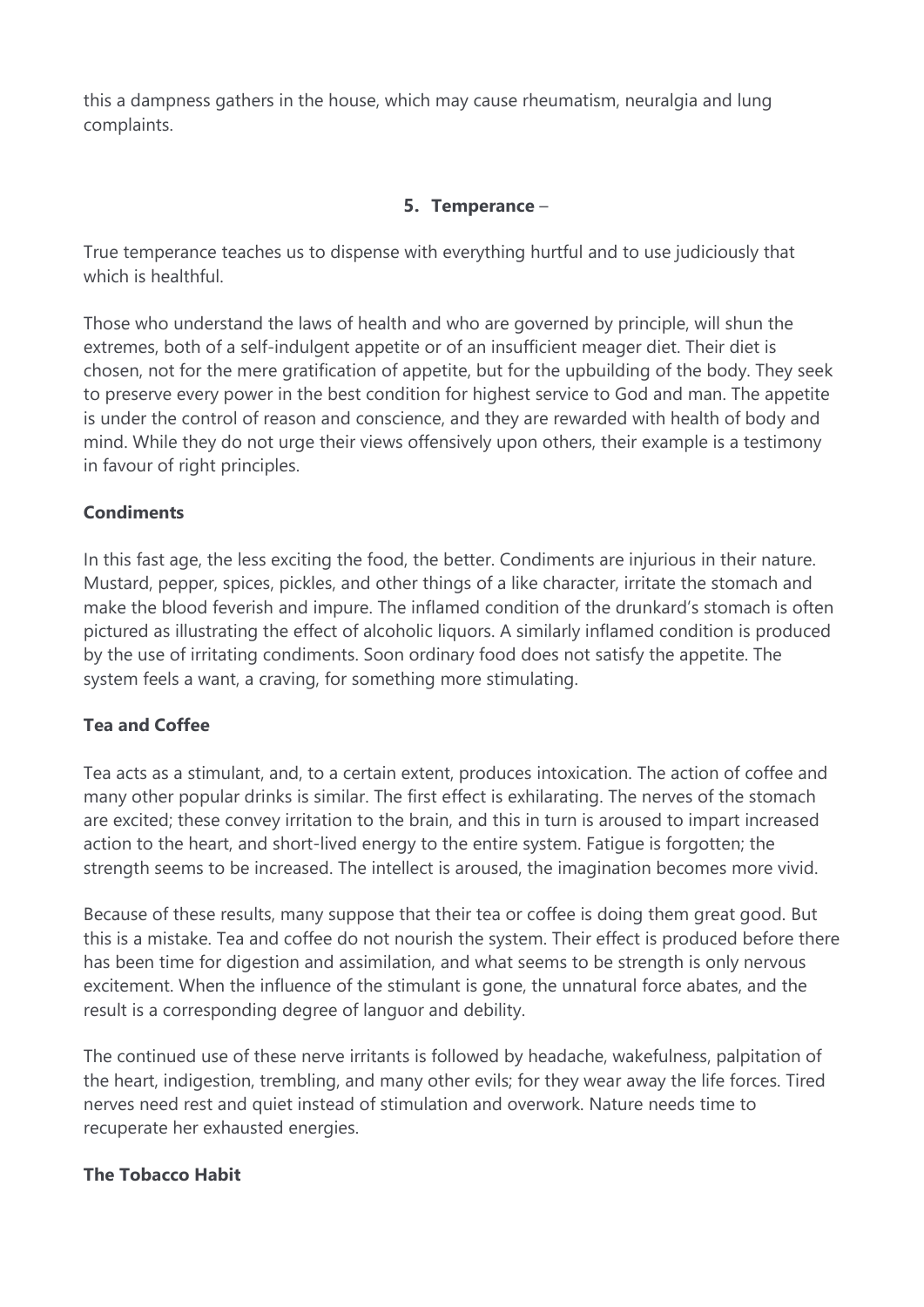Tobacco is a slow, insidious, but most malignant poison. In whatever form it is used, it tells upon the constitution; it is all the more dangerous because its effects are slow, and at first hardly perceptible. It excites and then paralyses the nerves. It weakens and clouds the brain. Often it affects the nerves in a more powerful manner than does intoxicating drink. It is more subtle, and its effects are difficult to eradicate from the system. Its use excites a thirst for strong drink, and in many cases lays the foundation for the liquor habit.

Among children and youth the use of tobacco is working untold harm. The unhealthful practices of past generations affect the children and youth of today. Mental inability, physical weakness, disordered nerves, and unnatural cravings are transmitted as a legacy from parents to children. And the same practices, continued by the children, are increasing and perpetuating the evil results. To this cause in no small degree is owing the physical, mental, and moral deterioration, which is becoming such a cause of alarm.

## **Intoxicating Drinks**

"Wine is a mocker, strong drink is raging; And whosoever is deceived thereby is not wise." (Proverbs 20:1).

"Who hath woe? who have sorrow? who hath contention? Who hath babbling? who have wounds without cause? Who hath redness of eyes? They that tarry long at the wine; They that go and seek mixed wine; Look not thou upon the wine when it is red, When it giveth his colour in the cup, When it moveth itself aright. At the last it biteth like a serpent, And stingeth like an adder." (Proverbs 23:29-32).

Never was traced by human hand a more vivid picture of the debasement and the slavery of the victim of intoxicating drink. Enthralled, degraded, even when awakened to the sense of his misery, he has no power to break from the snare; he "will seek it yet again." (Proverbs 23:35).

No argument is needed to show the evil effects of intoxicants on the drunkard. The bleared, besotted wrecks of humanity – souls for whom Christ died, and over whom angels weep – are everywhere. They are a blot on our boasted civilisation. They are the shame and curse and peril of every land.

Persons who have inherited an appetite for unnatural stimulants should by no means have wine, beer, or cider in their sight, or within their reach; for this keeps the temptation constantly before them. Regarding sweet ciders as harmless, many have no scruples in purchasing it freely. But it remains sweet for a short time only; then fermentation begins. The sharp taste which it then acquires makes it all the more acceptable to many palates, and the user is loath to admit that it has become hard, or fermented.

The Bible nowhere sanctions the use of intoxicating wine. The wine that Christ made from water at the marriage feast of Cana was the pure juice of the grape. This is the "new wine found in the cluster" of which the Scripture says "Destroy it not; for a blessing is in it." (Isaiah 65:8).

It was Christ who directed that John the Baptist should drink neither wine or strong drink;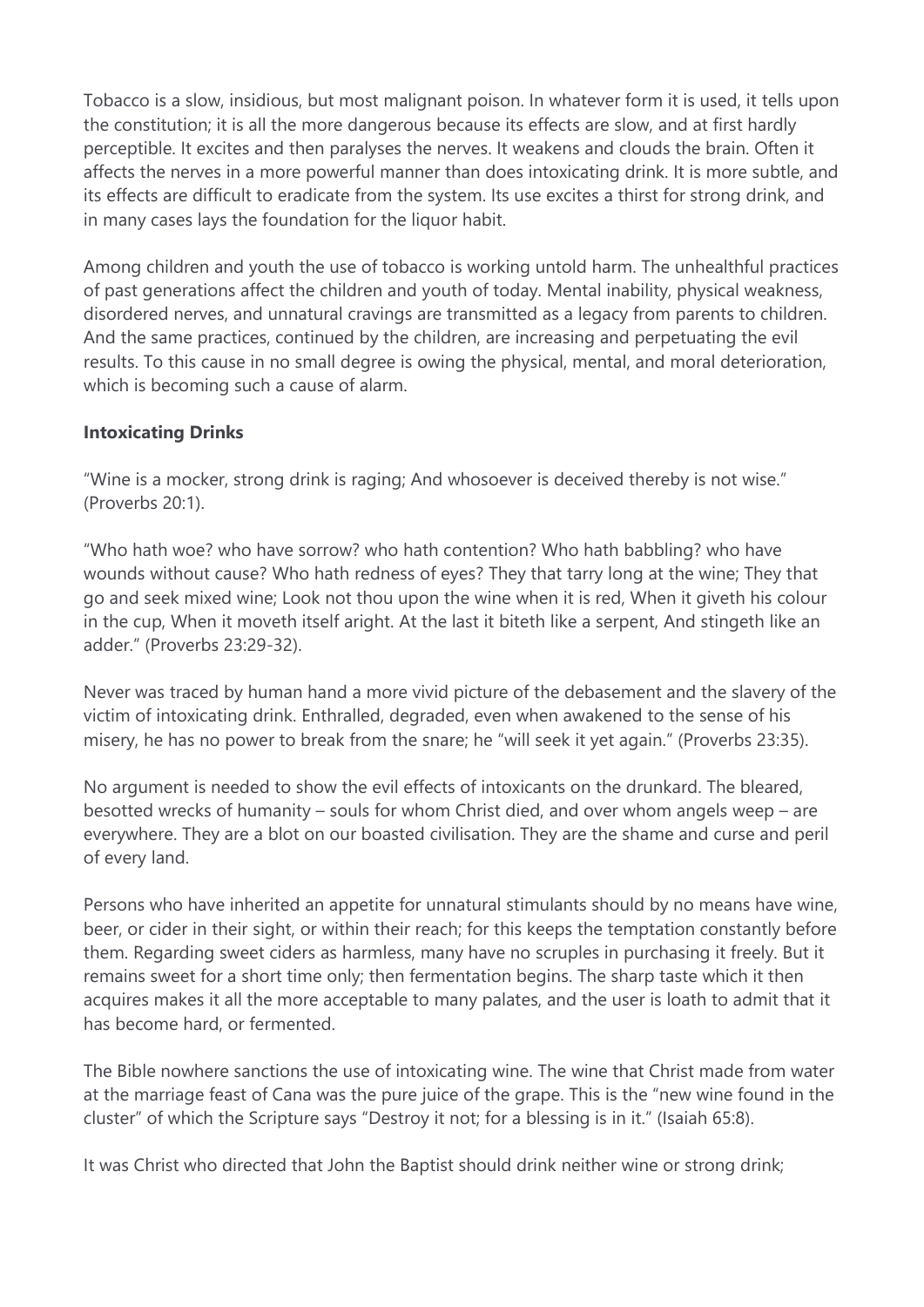"For he shall be great in the sight of the Lord, and shall drink neither wine nor strong drink; and he shall be filled with the Holy Ghost, even from his mother's womb." (Luke 1:15).

It was Christ who enjoined similar abstinence upon the wife of Manoah, the mother of Samson;

"Now therefore beware, I pray thee, and drink not wine or strong drink, and eat not any unclean thing: For, lo, thou shalt conceive, and bear a son; and no razor shall come on his head: for the child shall be a Nazerite unto God from the womb: and he shall begin to deliver Israel out of the hand of the Philistines." (Judges 13:5).

Christ did not contradict his own teaching. The unfermented wine that He provided for the wedding guests was a wholesome and refreshing drink. This is the wine that was used by our Saviour and His disciples in the first communion. It is the wine that should always be used on the communion table as a symbol of the Saviour's blood. As a stomach remedy, the apostle Paul said to Timothy, "Drink no longer water, but use a little wine for thy stomach's sake and thine often infirmities." (1 Timothy 5:23).

In relation to tea, coffee, tobacco, and alcoholic drinks, the only safe course is to touch not, taste not, handle not. The tendency of tea, coffee and similar drinks is in the same direction as that of alcoholic liquor and tobacco, and in some cases the habit is as difficult to break as it is for the drunkard to give up intoxicants. Those who attempt to leave off these stimulants will for a time feel a loss, and will suffer without them. But by persistence they will overcome the craving, and cease to feel the lack. Nature may require a little time to recover from the abuse she has suffered; but give her a chance, and she will again rally, and perform her work nobly and well.

## **Flesh As Food**

The diet appointed man in the beginning did not include animal food. Not till after the flood, when every green thing on the earth had been destroyed, did man receive permission to eat flesh.

Those who eat flesh are but eating grains and vegetables at second hand; for the animal receives from these things the nutrition that produces growth. The life that was in the grains and vegetables passes into the eater. We receive it by eating the flesh of the animal. How much better to get it direct, by eating the food that God provided for our use!

Flesh was never the best food; but its use is now doubly objectionable, since disease in animals is so rapidly increasing. Those who use flesh foods little know what they are eating. Often if they could see the animals when living and know the quality of the meat they eat, they would turn from it with loathing. People are continually eating flesh that is filled with tuberculous and cancerous germs. Tuberculosis, cancer, and other fatal diseases are thus communicated.

The tissue of swine or pigs swarm with parasites. Of the swine God said, "It is unclean unto you; ye shall not eat of their flesh, nor touch their dead carcass." (Deuteronomy 14:8). This command was given because swine's flesh is unfit for food. Swine are scavengers, and this is the only use they were intended to serve.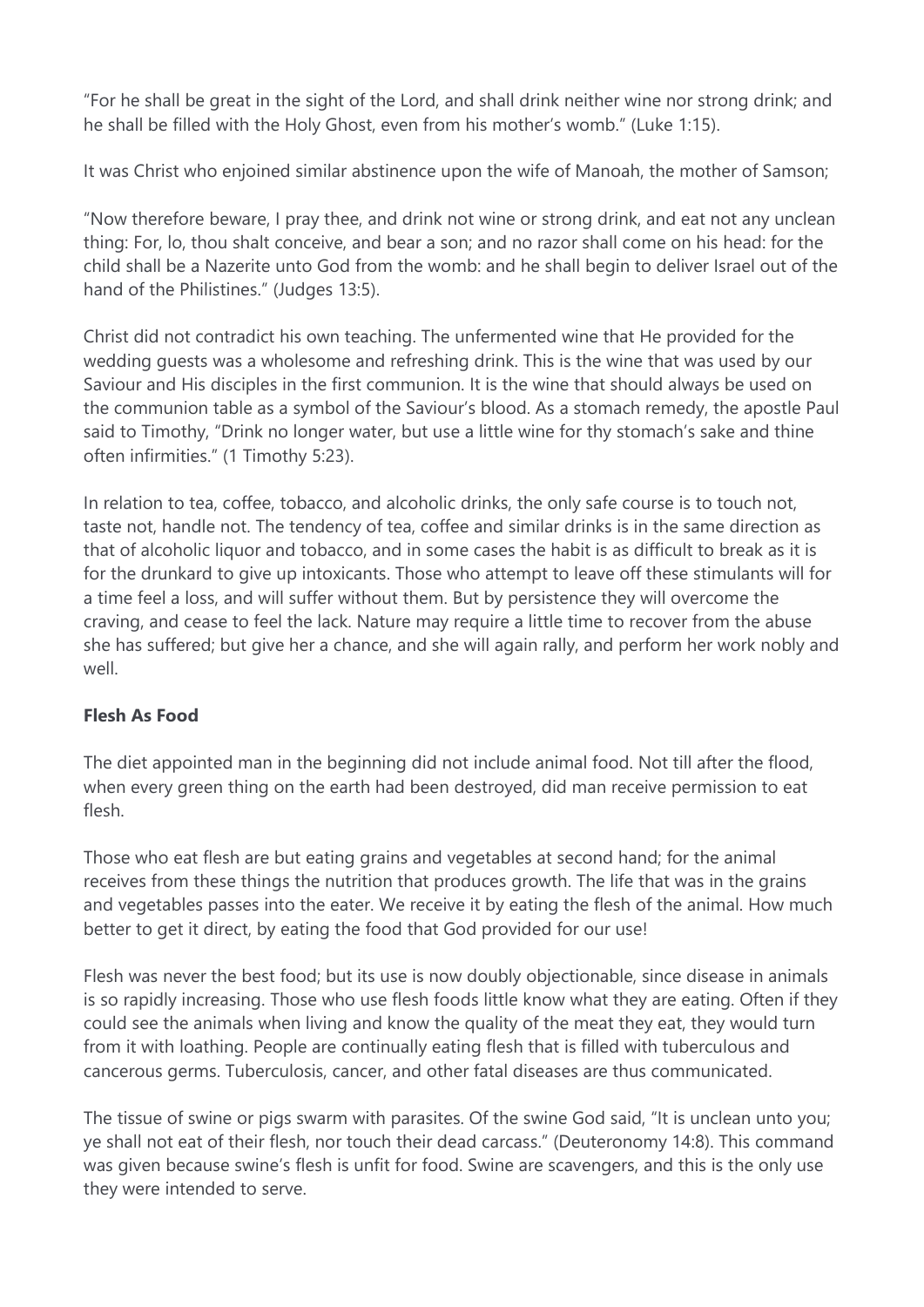Often animals are taken to market, and sold for food, when they are so diseased that their owners fear to keep them longer. And some of the processes of fattening then for market produces disease. Shut away from the light and pure air, breathing the atmosphere of filthy stables, perhaps fattening on decaying food, the entire body soon becomes contaminated with foul matter.

Animals are often transported long distances and subjected to great suffering in reaching a market. Taken from the green pastures, and traveling for weary miles over the hot, dusty roads, or crowded into filthy cars, feverish and exhausted, often for many hours deprived of food and water, the poor creatures are driven to their death, that human beings may feast on the carcasses.

In many places fish become so contaminated by the filth on which they feed as to be a cause of disease. This is especially the case where the fish come in contact with the sewage of large cities. The fish that are fed on the contents of the drains may pass into distant waters, and may be caught where the water is pure and fresh. Thus when used as food they bring disease and death on those who do not suspect the danger. The children of Israel who wandered in the wilderness for forty years, were not satisfied with God's diet of "manna", so they murmured and complained before the Lord;

" Who shall give us flesh to eat? We remember the fish, which we did eat in Egypt freely; the cucumbers, and the melons, and the leeks, and the onions, and the garlick: But now our soul is dried away: there is nothing at all, beside this manna, before our eyes." (Numbers 11:4-6).

The effects of a flesh diet may not be immediately realised; but this is no evidence that it is not harmful. Few can be made to believe that it is the meat they have eaten which poisoned their blood and caused their suffering. Many die of diseases wholly due to meat-eating, while the real cause is not suspected by themselves or by others.

## **Changing The Diet**

It is a mistake to suppose that muscular strength depends upon the use of animal food. The needs of the system can be better supplied, and more vigorous health can be enjoyed, without its use. The grains, with fruits, nuts, and vegetables, contain all the nutritive properties necessary to make good blood. These elements are not so well or so fully supplied by a flesh diet. Had the use of flesh been essential to health and strength, animal food would have been included in the diet appointed man in the beginning.

When the use of flesh food is discontinued, there is often a sense of weakness, a lack of vigour. Many urge this as evidence that the flesh food is essential; but it is because foods of this class are stimulating, because they fever the blood and excite the nerves, that they are so missed. Some will find it as difficult to leave off flesh-eating as it is for the drunkard to give up his dram; but they will be the better for the change.

When flesh food is discarded, its place should be supplied with a variety of grains, nuts, vegetables, and fruits, that will both be nourishing and appetising. This is especially necessary in the case of those who are weak, or who are taxed with continuous labour. In some poverty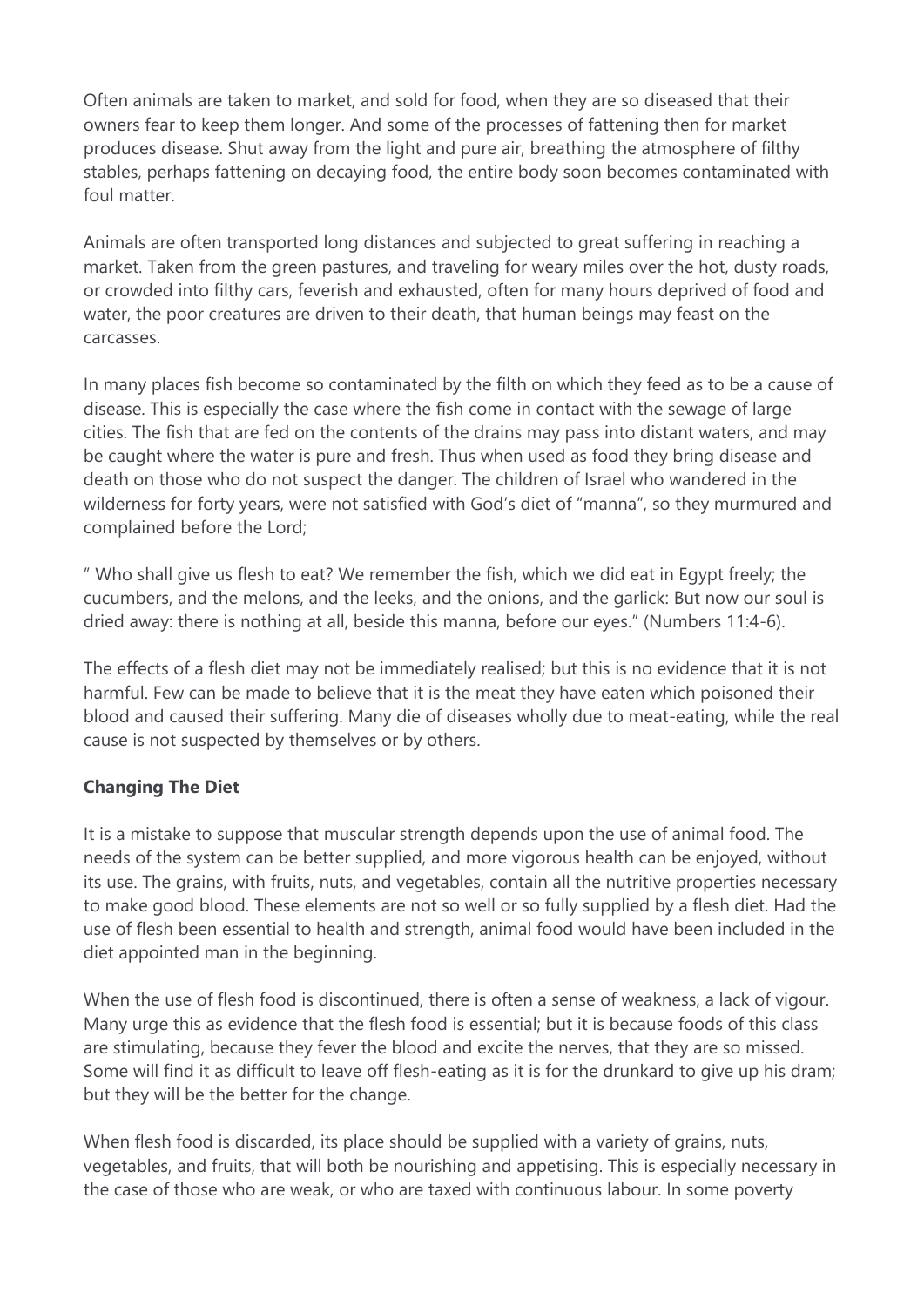stricken countries, flesh is the cheapest food. Under these circumstances the change will be made with greater difficulty; but it can be effected. We should, however, consider the situation of the people and the power of lifelong habit, and should be careful not to urge even right ideas unduly. None should be urged to make the change abruptly. The place of meat should be supplied with wholesome foods that are inexpensive. In this matter very much depends upon the cook. With care and skill, dishes maybe prepared that will be both nutritious and appetising, and will, to a great degree, take the place of flesh food.

"And God said, Behold, I have given you every herb bearing seed, Which is upon the face of all the earth, And every tree in which is the fruit of a tree yielding seed: To you it shall be for meat (food)." (Genesis 1:29).

"It shall be for a perpetual statute for your generations throughout all your dwellings, That ye eat neither fat nor blood." (Leviticus 3:17).

There is a large class who will oppose any reform movement, however reasonable, if it places a restriction on the appetite. They consult taste instead of reason or the laws of health. By this class, all who leave the beaten track of custom, and advocate reform, will be accounted radical, no matter how consistent their course.

**6. Air** –

Pure air soothes the nerves, circulates the blood healthily through the system, refreshes the body and mind, excites the appetite, renders better digestion and induces sound sleep.

However, ill-ventilated rooms weaken the system, depresses circulation and the mind, and may produce colds. It is close confinement indoors that makes many feeble and pale. They breathe the same air over and over, until it becomes laden with poisonous matter thrown off through the lungs and pores; and impurities are thus conveyed back to the blood.

## **Respiration**

The lungs should be allowed the greatest freedom possible. Their capacity is developed by free action; it diminishes if they are cramped and compressed. Hence the ill effects of the practice so common, especially in sedentary pursuits, of stooping at one's work. In this position it is impossible to breathe deeply. Superficial breathing soon becomes a habit, and the lungs lose their power to expand. A similar effect is produced by tight clothing. Sufficient room is not given to the lower part of the chest; the abdominal muscles, which were designed to aid in breathing, do not have full play, and the lungs are restricted in their action. Hence, the whole system becomes susceptible to disease.

#### **Death-producing germs**

Every form of uncleanness tends to disease. Death-producing germs abound in dark, neglected corners, in decaying refuse, in dampness and mould and must. No waste vegetables or heaps of fallen leaves should be allowed to remain near the house, to decay and poison the air. Nothing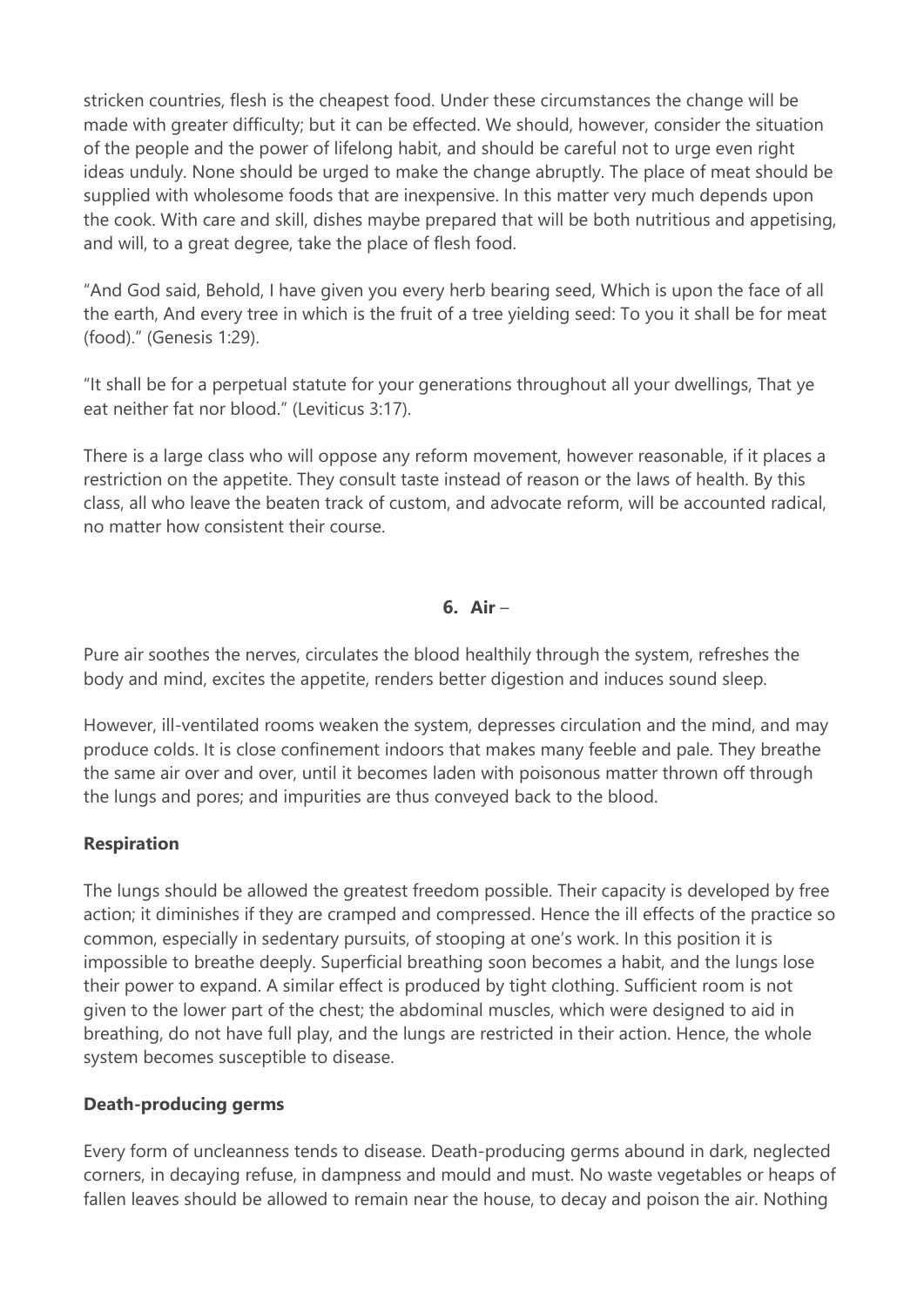unclean or decaying should be tolerated within the home. In towns or cities regarded perfectly healthful, many an epidemic of fever has been traced to decaying matter about the dwelling of some careless householder.

#### **7. Rest** –

Some make themselves sick by overwork. For these, rest, freedom from care, and a spare diet, are essential to restoration of health. To those who are brain weary and nervous because of continual labour and close confinement, a visit to the country, where they can live a simple, carefree life, coming in close contact with the things of nature, will be most helpful. Roaming through the fields and the woods, picking the flowers, listening to the songs of the birds, will do far more than any other agency toward their recovery.

## **8. Trust In God** –

The Saviour in His miracles revealed the power that is continually at work in man's behalf, to sustain and to heal him. Through the agencies of nature, God is working, day by day, hour by hour, moment by moment, to keep us alive, to build up and restore us. When any part of the body sustains injury, a healing process is at once begun; nature's agencies are set at work to restore soundness. But the power working through these agencies is the power of God. All lifegiving power is from Him. When one recovers from disease, it is God who restores him.

Sickness, suffering and death are the work of an antagonistic power. Satan is the destroyer; God is the Restorer.

Nothing tends more to promote health of body and of soul than does a spirit of gratitude and praise. It is a positive duty to resist melancholy, discontented thoughts and feelings, – as much a duty as it is to pray. If we are heaven-bound, how can we go as a band of mourners, groaning and complaining all along the way to the Father's house?

"Let the peace of God rule in your hearts;…and be ye thankful." (Colossians 3:15).

When someone asks how you are feeling, do not try to think of something mournful to tell in order to gain sympathy. Do not talk of your lack of faith and your sorrows and sufferings. The tempter delights to hear such words. When talking on gloomy subjects, you are glorifying him. We are not to dwell on the great power of Satan to overcome us. Often we give ourselves into his hands by talking of his power. Let us talk instead of the great power of God to bind up all our interests with His own. Tell of the matchless power of Christ, and speak of His glory. All heaven is interested in our salvation. The angels of God, thousands upon thousands, and ten thousands times ten thousand, are commissioned to minister to those who shall be heirs of salvation.

(Hebrews 1:14). They guard us against evil, and press back the powers of darkness that are